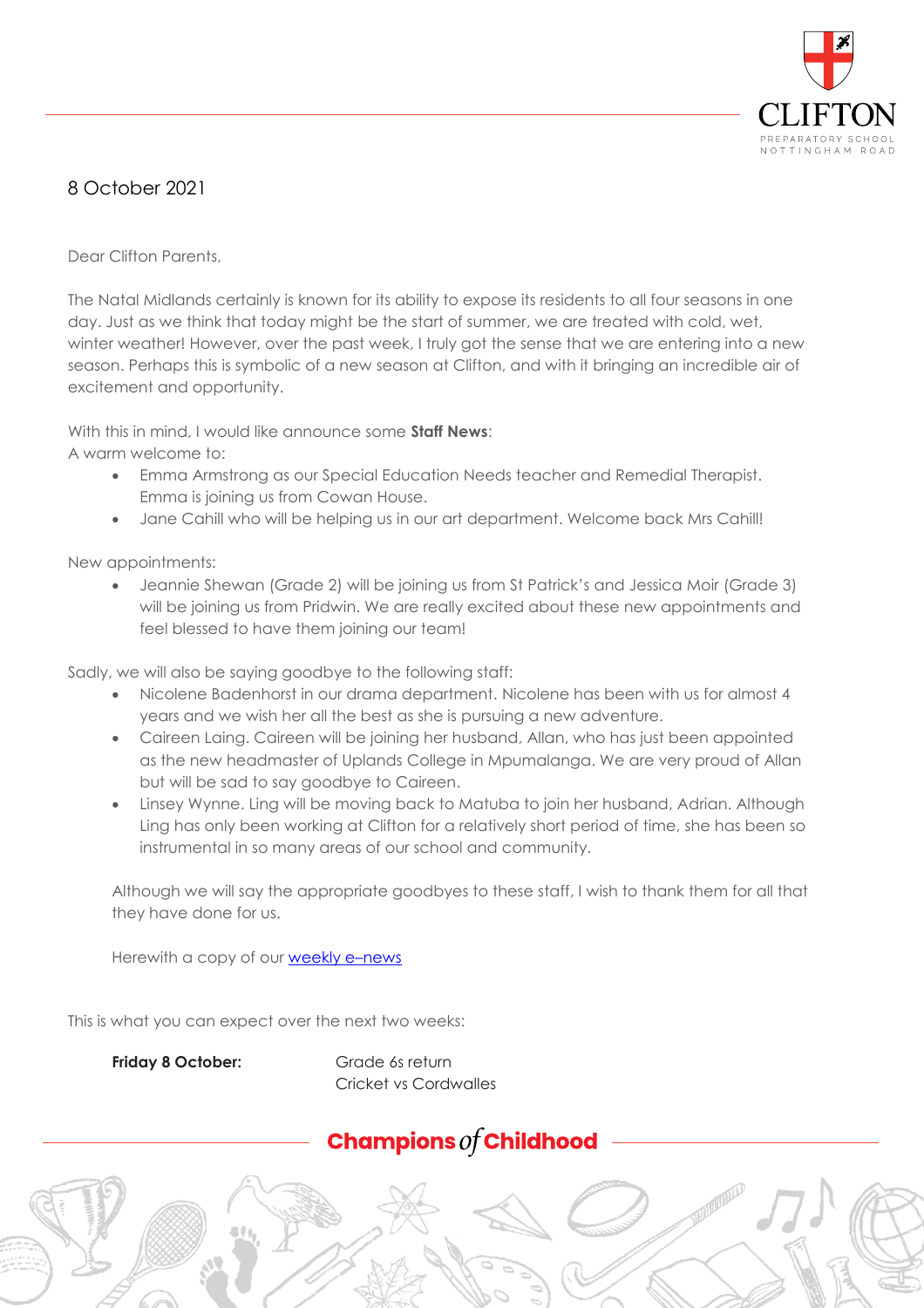

| <b>Saturday 9 October:</b>   | <b>Cricket vs Cordwalles</b>                                                                                                                            |
|------------------------------|---------------------------------------------------------------------------------------------------------------------------------------------------------|
| <b>Sunday 10 October:</b>    | Squash Championships (Gr6&7 representative boys & girls)                                                                                                |
| <b>Monday 11 October:</b>    | Gr7J Tutor Assembly<br>Squash League vs Epworth                                                                                                         |
| <b>Tuesday12 October:</b>    | JP Assembly - Mrs Moor & Mrs Fly<br>Gr3 day trip to Durban<br>Gr1&2 mini cricket vs Treverton                                                           |
| Wednesday 13 October:        | <b>Basketball vs Laddsworth</b>                                                                                                                         |
| Thursday 14 October:         | Gr00 Teddy Bear's Picnic<br>Gr0 outing to Pitout's Pottery<br>Swimming Trials - Umgungundlovu Boys (Cancelled)                                          |
| Friday 15 October:           | Cricket vs Laddsworth                                                                                                                                   |
| <b>Saturday 16 October:</b>  | Cricket vs Laddsworth<br>Swimming Trials - Umgungundlovu Girls (Cancelled)<br>Gr4-7 Fishing hike departs                                                |
| <b>Sunday 17 October:</b>    | Hike returns                                                                                                                                            |
| <b>Monday 18 October:</b>    | Headmaster's Assembly<br>Girls' Swimming Inter-School's B Gala                                                                                          |
|                              | Squash League vs Merchiston                                                                                                                             |
| <b>Tuesday 19 October:</b>   | JP Assembly (Mrs Fyvie & Mrs Strachan)<br>Boys' Swimming Inter-School's A Gala                                                                          |
| <b>Wednesday 20 October:</b> | Gr4 trip to Roselands                                                                                                                                   |
| Thursday 21 October:         | Gr4s at Roselands<br>Cricket - ISCF                                                                                                                     |
| Friday 22 October:           | Gr4s return from Roselands<br>Gr0 & 00 Grandparents' Day<br>Cricket - ISCF<br>Cricket vs St Charles<br>Riding: Eventing Inter-Provincials at Oaksprings |

## Champions  $of$  Childhood